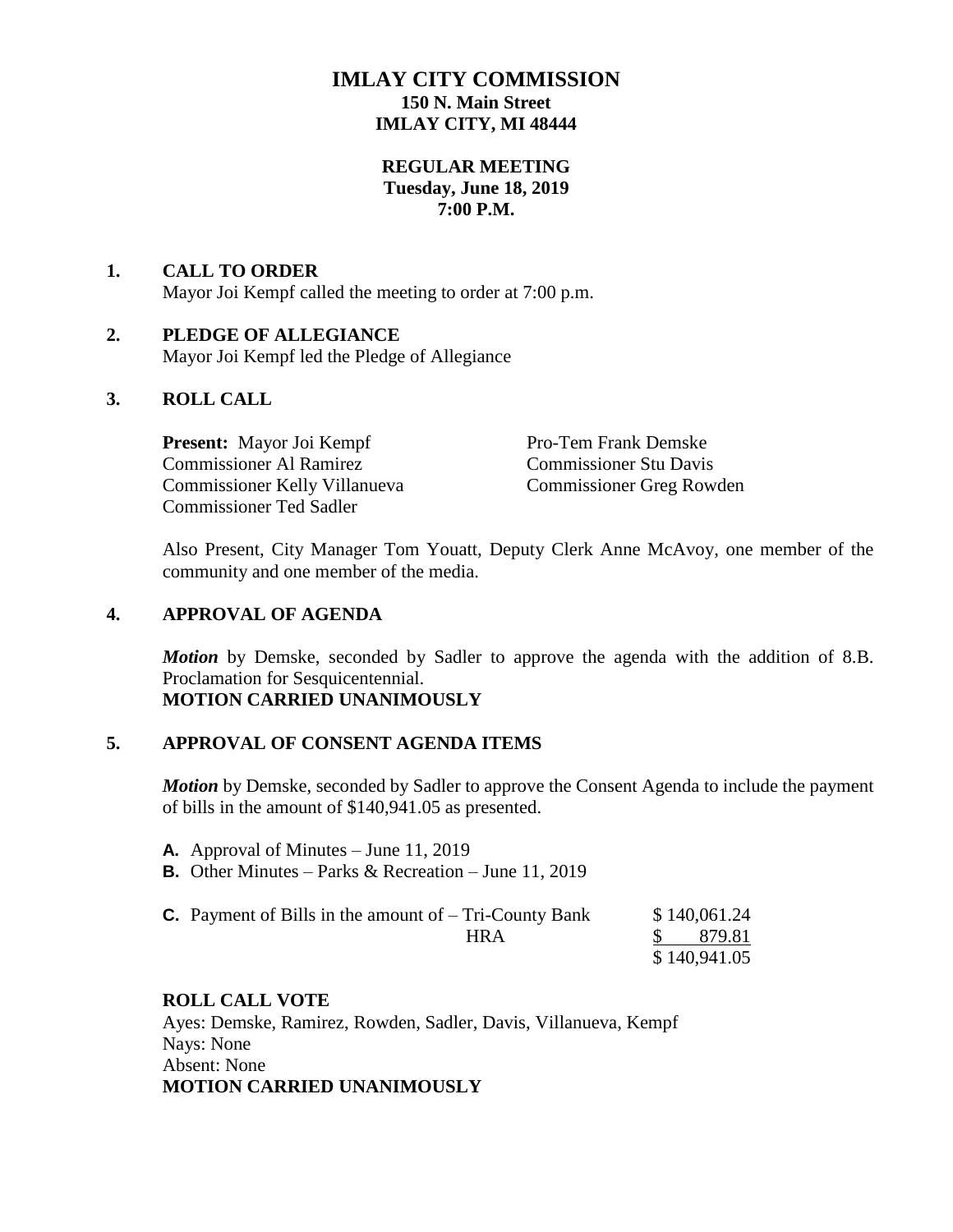### **6. CITIZENS FROM THE FLOOR**

Allen Rosenbalm wanted to thank the City Commission for supporting the Busker Festival. He also thanked the DPW and police department for all the extra work they did during the Busker Festival. He was impressed with how the Busker Committee, Chamber of Commerce, DDA and the Historical committee worked together to make the Busker Festival a success.

### 7. **OLD BUSINESS**

### **A. Spicer Invoice – Assisted Living Water Engineering (pg. 17)**

**Motion** by Sadler, seconded by Demske to approve payment of invoice for Assisted Living Water Engineering in the amount of \$4,238.00 as presented.

**ROLL CALL VOTE** Ayes: Rowden, Sadler, Davis, Villanueva, Demske, Ramirez, Kempf Nays: None Absent: None **MOTION CARRIED UNANIMOUSLY**

### **B. Spicer Invoice – Assisted Living Sewer Engineering (pg. 18)**

**Motion** by Ramirez, seconded by Davis to approve payment of invoice for Assisted Living Sewer Engineering in the amount of \$465.00 as presented.

#### **ROLL CALL VOTE**

Ayes: Sadler, Davis, Villanueva, Demske, Ramirez, Rowden, Kempf Nays: None Absent: None **MOTION CARRIED UNANIMOUSLY**

### **8. NEW BUSINESS**

### **A. DEQ Site Assessment Project (pg. 19)**

City Manager Tom Youatt presented information concerning the Brownfield Redevelopment Grant and Loan program. Mr. Youatt sees real potential for properties in the city. Some properties Mr. Youatt feels would benefit from this program would be the old sign shop, old DPW building and the Green property to name a few. Mr. Youatt stated he was presenting this information to the Commission to get their authorization to proceed with application. Mr. Youatt stated this program is only for the site assessment and the City and the developer would work together and be in agreement on what will be developed. They would also have the owner's consent to do the site assessment. The Commission discussed the program.

*Motion* by Davis, seconded by Villanueva to authorize City Manager Tom Youatt to submit application to Michigan Brownfield Redevelopment Program. **MOTION CARRIED UNANIMOUSLY**

### **B. Proclamation for Sesquicentennial**

City Manager Tom Youatt presented the Proclamation for Sesquicentennial. Mr. Youatt also included the minutes from the recent meetings. Mr. Youatt stated this was going to be a big celebration with events at the fairgrounds and downtown on August 7 to August  $9<sup>th</sup>$ , 2020.